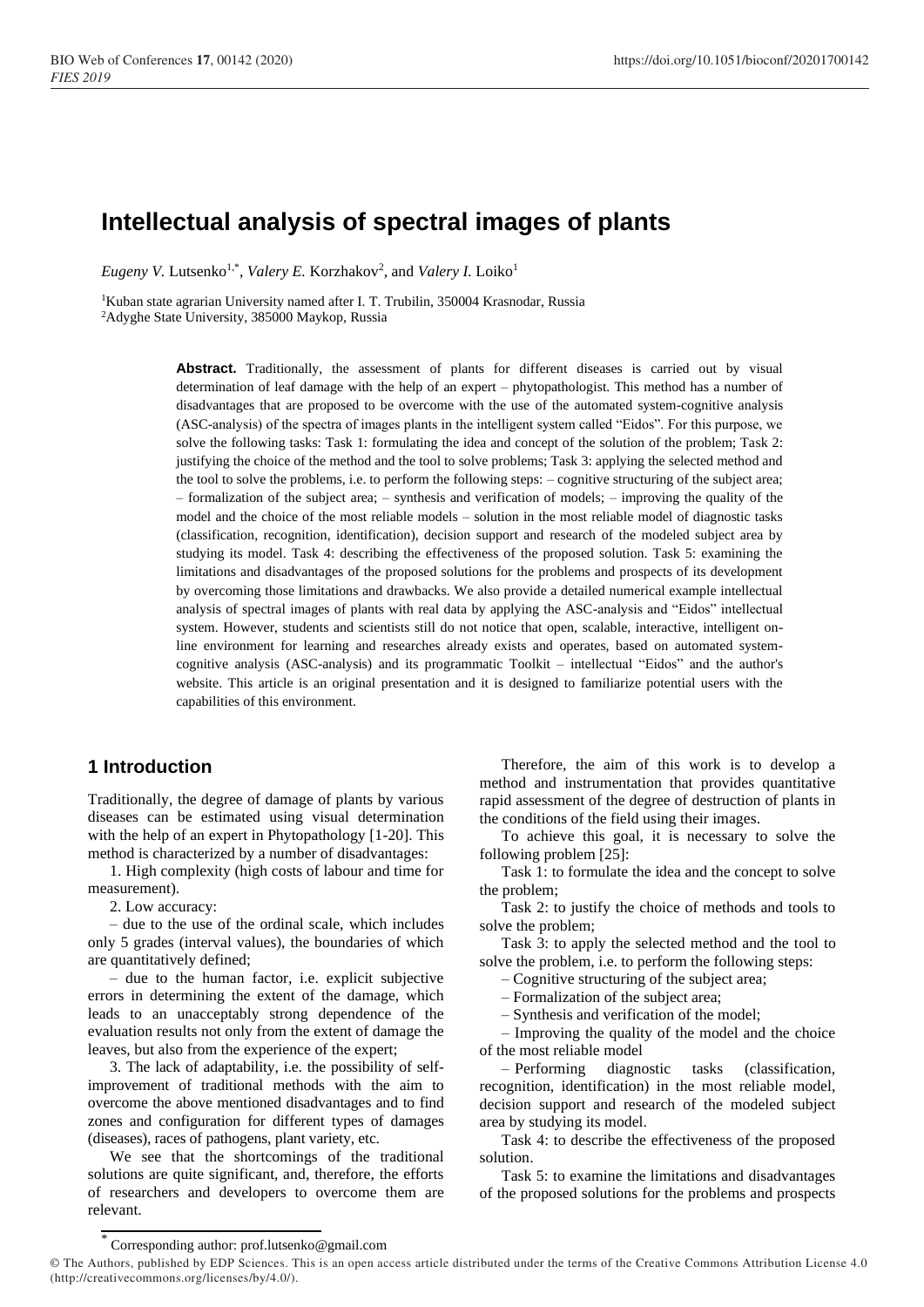of its development by overcoming those limitations and drawbacks.

Next, we consider the solution of these problems.

# **2 Materials and Methods**

### **2.1 The idea and the concept of the solution of the problem (task 1)**

The idea of solving problems is to use modern technologies for this, which simply did not exist during the development of the traditional approach.

Recently, these technologies are increasingly used in various fields of agriculture, such as precision agriculture, survey of agricultural lands on the basis of multispectral image acquisition and analysis; drones are used in environmental monitoring, in the assessment of dynamics of exogenous geological processes, in the inventory of objects of forestry, in the evaluation of the volumes of deforestation, in monitoring of agricultural land, etc. There are virtual instruments for determining leaf area, definition of the contours of grape leaves [21], and the analysis of the contours of insect species [22].

**The concept of the solution of the problem** formulated above concretizes our idea. It is applying artificial intelligence technologies to create a mobile tool for Phytopathology specialists for quantitative rapid assessment the extent of damage leaves of winter barley due to leaf spot in field conditions, based on spectral analysis of the images of the leaves.

As a virtual tool, it is proposed to use a Windows tablet, allowing running any software under Windows OS and having a camera to obtain quality (high-resolution and good color depth) images of leaves in terms of fieldwork, as well as providing access to the Internet.

If the area of the field where the expert needs to perform his measures has an Internet access, the tablet can be used as a camera for shooting the leaves and transferring their images onto your main computer and as a terminal for remote control for the main computer using TeamViewer. This program provides a comfortable work on a remote computer from your mobile device.

If the area has no Internet access, the tablet provides running the necessary software locally.

Artificial intelligence system that provides spectral analysis of specific images and the formation of generalized spectra of groups of images (classes) can be applied to:

– create models that reflect the dependence of the spectral characteristics of leaves of winter barley from the level of their damage caused by leaf spot;

– apply these models to diagnose the extent of damage of specific leaves.

According to the hypothesis of the authors, this will ensure overcoming all the above drawbacks of the traditional approach:

1. It will decrease the cost of labor and time for measurement.

2. It will increase the measurement accuracy due to:

– the use of numerical scales of measurement with any desired number of interval values of the spectrum (numerical experiments were conducted with a number of colors in the spectrum from 7 to 350);

– excluding the human factor, i.e. the subjective error in determining the extent of the damage that will provide the dependence of the assessment results only from the degree of destruction of barley and relieve the dependency on the experience of the specialist;

3. It will ensure adaptability of the measuring instrument due to the possibility of self-improvement for both its zoning and configuration on different types of damage (diseases) and varieties of barley, and for other plants. This will let us create, expand and improve the database for decision-making (models) tailored to the needs of a specific user (or expert).

### **2.2 The rationale for selecting the method and the tool to solve problems (task 2)**

Automated system-cognitive analysis (ASC-analysis) developed by Professor E.V. Lutsenko in 2002 for solving a wide class of problems of identification, forecasting, classification, diagnosis, decision support and research of the modeled subject area by studying its model. ASC-analysis has a software tool, which is a universal cognitive analytical system called "Eidos" (Eidos system).

The system is full free open software and can be accessed on the author's website at: http://lc.kubagro.ru/ aidos/\_Aidos-X.htm and implemented in a generic setting, independent from the subject area. The system has about 30 built-in local training applications and about 100 cloud-based Eidos applications of educational and scientific character.

Mathematical model of Eidos system is based on the system fuzzy interval mathematics and provides comparable handling of large volumes of fragmented, noisy and interdependent data in different types of scales (nominal, ordinal, and numerical) and different units of measurement. The system provides creation of information and measuring systems in various application domains [21], in particular, ASC-analysis of images [21, 22]. In Eidos there is implemented software interface for automated input of images into the system and identification for spectral characteristics, such as specific images, and generalized images of the classes, i.e. generalized images based on a few specific ones [23]. This would allow us:

1. Measuring the spectra of the graphical objects (i.e., determining the colors present in the image).

2. Forming the generalized spectra classes. It calculates the amount of information in every color of the spectrum of a generalized class of belonging of a particular object with that color in the spectrum to the class.

3. Comparing concrete objects to classes according to their spectra. We calculate the total amount of information in the colors of the spectrum of a particular object that it belongs to the generalized image class.

4. Comparing classes with each other in their spectra.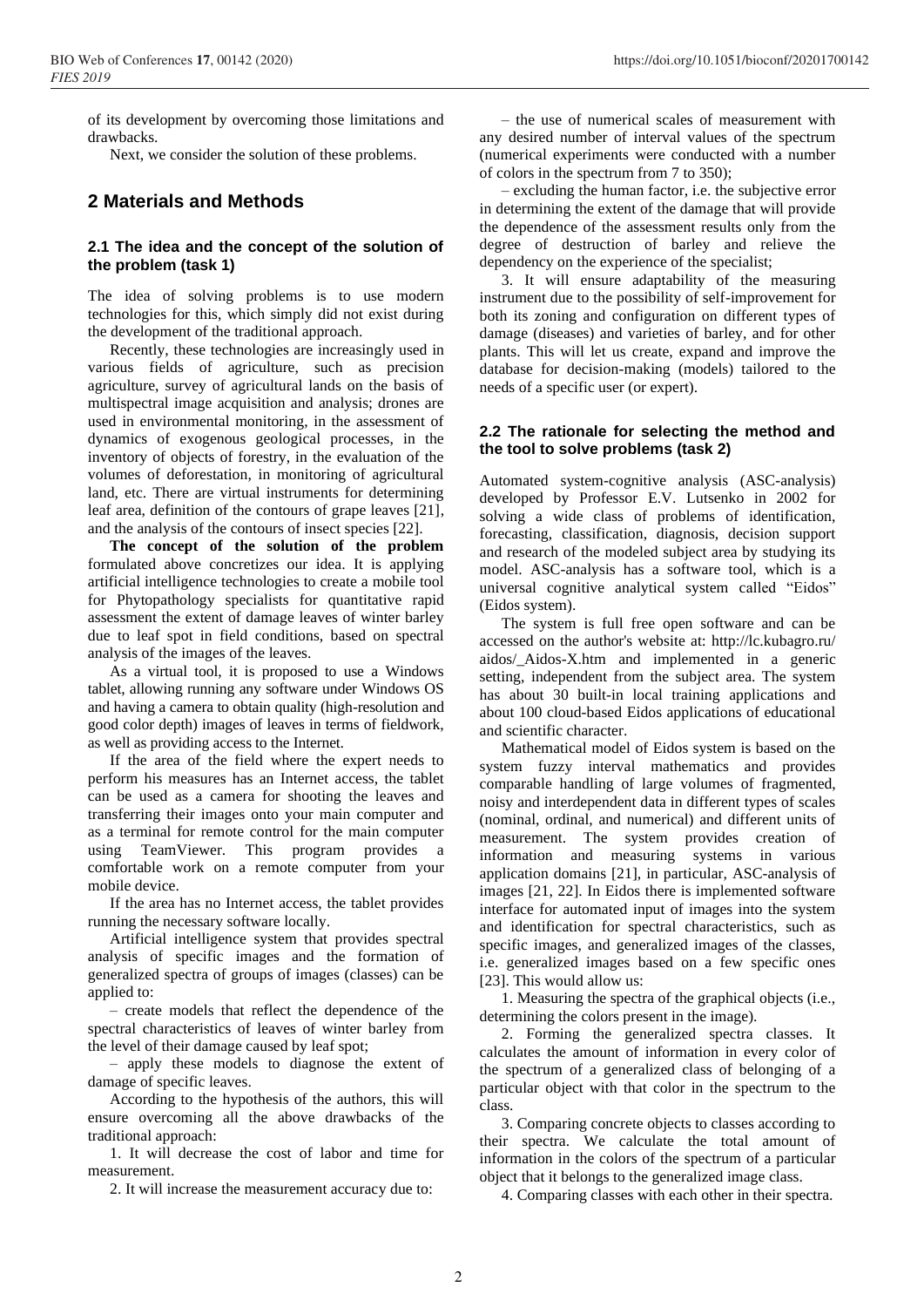As the image spectrum of the system, we consider the proportion of pixels of different colors in the total number of pixels in the image excluding background.

By multivariable typing, the system creates a systemic cognitive model, using which (if the model is sufficiently accurate), one can solve problems of system identification, prediction, classification, decision support and research of the modeled object by studying its model [21, 24, 25].

All this explains the choice of ASC-analysis and Eidos system as the instruments of solving this problem.

### **2.3 Applying the selected method and the tool for solving the task 3**

The solution of the task 3 involves the following steps, standard for ASC-analysis:

– Cognitive structuring of the subject area;

- Formalization of the subject area;
- Synthesis and verification of models;

– Improving the quality of the model and the choice of the most reliable models

– Solving diagnostic tasks in the most reliable model (classification, recognition and identification), decision support and research of the modeled subject area by studying its model.

All of these ASC-analysis steps, with the exception of the first one, have been automated in Eidos system. Let us consider them in order of execution.

# 2.3.1 *Cognitive-targeted structuring of the subject area*

At the stage of cognitive-targeted structuring of the subject area, we decide on the quality level what we should consider as factors acting on the simulated object (causes), and what will be the results of these factors (effects).

In this article, based on the optical spectra of leaves of winter barley, we are going to determine the degree of lesions of this leaves by leaf spot.

Accordingly, for formalizing the tasks performed in the next step of ASC-analysis, we are going to use two scales:

– Classification scale: "The degree of damage caused by leaf spot  $(\%)$ ";

– Share of colors of the optical spectrum in the image of the leaves.

#### 2.3.2 *Formalization of the subject area and description of the source data*

Formalization of the subject area is the stage of ASCanalysis, which first develops the classification and descriptive dials and graduations, and then uses them to encode the source data to a form, which is convenient for further processing in Eidos system, i.e. for the synthesis and verification of models; it means we form the training sample and the base events.

This is a convenient form of data presentation for system data processing and it is called "normalized database", and the content of formalization of the subject area, in fact, is a normalization of the source database.

In Eidos system there is a lot of software interfaces with external data sources that can be combined in three groups:

– Interfaces with text data;

– Interfaces with tabular data;

– Interfaces with graphical data.

In the future, we plan to expand the data types for the programming interfaces.

For the convenience of users, using some of the interfaces with graphical data is duplicated in subsystems: 4.7. ASC- analysis of images and 4.8. Geocognition system.

As the image spectrum in the system, we consider the proportion of pixels of different colors in the total number of pixels in the image excluding the background [23].

This mode has provided:

– the image input into system according to the pixels (to do this, we execute the first two modes of the training data);

– measurement of the spectra of images with a given number of color ranges (color ranges) (4th mode of data preparation);

– a review of the characteristics of the spectrum of certain images as their characteristics in the formation of models (along with the pixels);

– an output of the original images with their spectra on the screen and saving them as files in the folder: ..\AID\_DATA\InpSpectrPix\.

– the formation of the generalized spectra of images belonging to different groups, classes (generalized spectra classes);

– a quantitative comparison of specific images by their generalized spectra with spectra of the classes, i.e. the solution to the identification problem (classification, diagnostics, recognition, forecasting);

– quantitative comparison of the spectra of generalized classes to each other and solving the problems of cluster and structural analysis;

The source image must be in jpg or bmp format, and must be directly in the folder: ../Aid\_data/Inp\_data/, if the aim is formalization of the subject area and the synthesis model, and in the folder: ../Aid\_data/Inp\_rasp/, if the aim is formation of a detectable sample.

For spectral analysis of images no matter how they are scaled and rotated, but it is desirable that they were without any background. Batch on-line services, provide "contouring and removing the background" of images are possible to find in the Internet upon the request quoted.

The system works with image files with .jpg and .bmp extensions. Files better had no more than 400 pixels horizontally and vertically, otherwise they may appear on the screen in-correctly and the processing time can be very lengthy, because there is a pixel-by-pixel analysis of the image files.

The part of the file name before the dash is considered by Eidos system as the name of the class, i.e. the group to which the file belongs.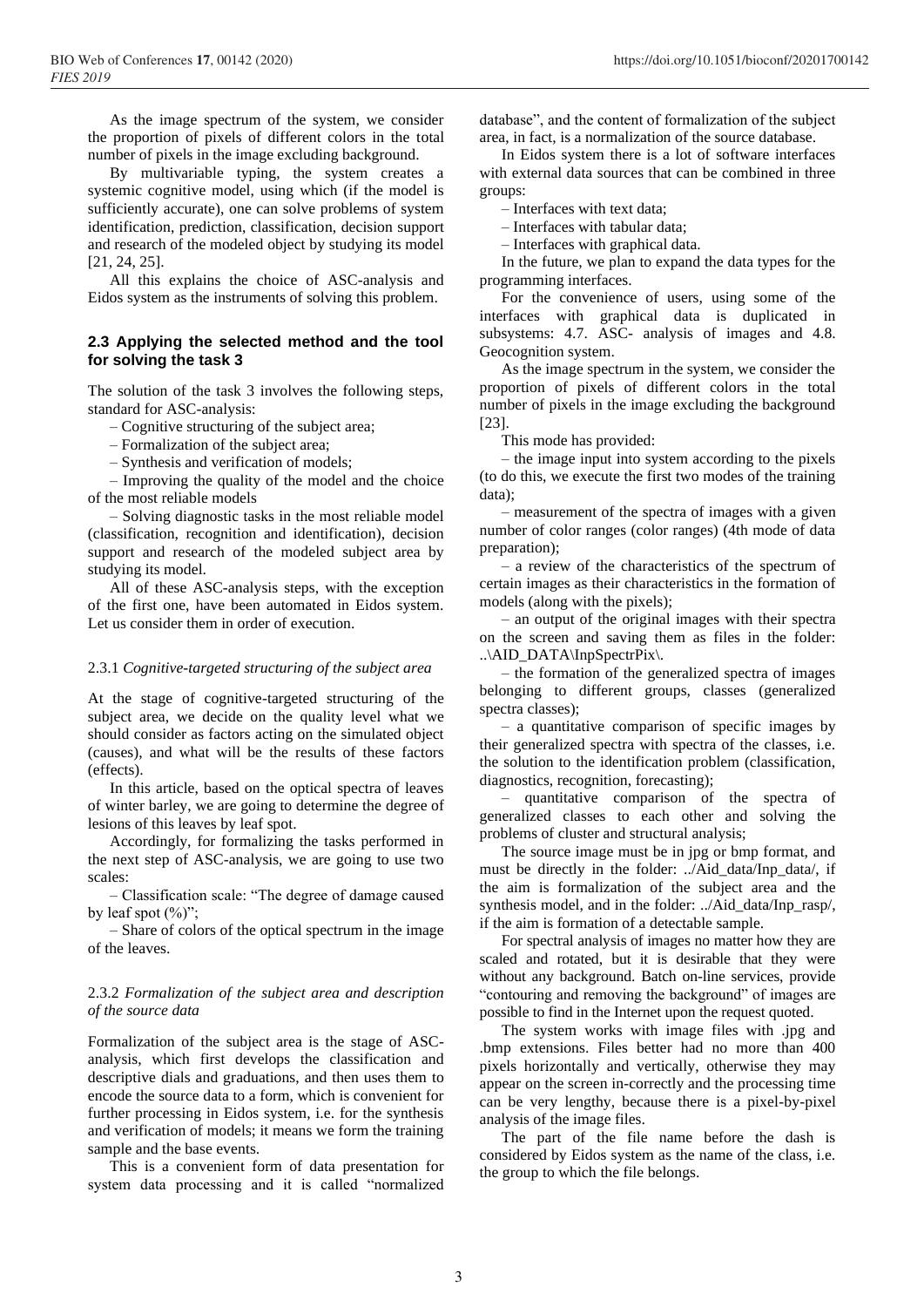After the dash, there is an internal file numbering within the class, i.e. the number of implementation or monitoring.

For example, a generalized image class called: "barley 00 %" will be generated by the sys-tem based on the 6 examples of leaves attributable to this class, and the image class called: "barley  $15\%$ " – only based on 2 examples. If the dash in the file name is missing, the whole file name would be treated as the class name.

Let us pay attention to the fact that Eidos system sorts text gradation of the classification scales, i.e. classes, in alphabetical order. Therefore, to keep a correct order and the scale ordinal, not just nominal, in the names of the graphic files of the source data we use leading zeros when numbering implementations inside the class (09 instead of 9, 01 instead of 1). The number of such leading zeros is taken in order to have enough to number all the files.

Due to the formalization of the subject area, we get all the conditions for the synthesis and verification (assessment of reliability) of models.

2.3.3 *Synthesis and verification of statistical and systemcognitive models*

#### **Synthesis models**

The synthesis and verification of the models are carried out in the 3.5 mode of Eidos. The stage of the application process and the time of completion estimation appear on the screen.

#### **Model verification**

The evaluation of the reliability of the models is carried out by solving the problem of classification of the source images according to the images of the classes and counting the number of true positive and negative, as well as false positive and negative solutions in Fmeasure by van Rijsbergen and L1–L2-measures by Professor E. V. Lutsenko [23].

Classic quantitative measure of the reliability of the models: F-measure by van Rijsbergen is based on counting the total number of correctly and incorrectly classified and not classified objects in the training sample. In multiclass classification systems, the object can simultaneously apply to multiple classes. Accordingly, in the synthesis of the model its description can be used for the formation of generalized images of many of the classes it belongs to. When using the model for classification, we determine the degree of similarity or divergence of the object with all the classes, and a true-positive solution may be the membership of the object in several classes. As a result of this classification, it turns out that the object is not just correctly or wrongly relates or does not relate to different classes, both in the classical F-measure, but correctly or wrongly relates or does not relate to them in varying degrees.

However, the classic F-measure does not account for the fact that the object may simultaneously belong, in fact, to multiple classes (multicrossover) and the fact that the result of the classification can be a different degree of similarity-differences of object classes (blur-ring). In the numerical example, the authors state that with truepositive and true-negative solutions, the similaritiesdifferences of the object class module is much higher than for false positive and false negative solutions.

Therefore, it was proposed to use L1-measure of the reliability of the models [23], taking into account not just the fact of true or false positive or negative solutions, but also the degree of confidence of the classifier in these solutions. In classifying big data, we have revealed a large number of false-positive decisions with a low level of similarity, which, however, in total, contribute to reducing the reliability of the model.

In order to overcome this problem, we propose using L2-measure (Lutsenko, 2017), which uses the average similarity by different classifications instead of the sum of the levels of similarity. Thus, this work offers measures of the reliability of the models, called L1 measure and L2-measure, mitigating and overcoming the shortcomings of the F-measure; these measures are described mathematically and their application is demonstrated on a simple numerical example. In Eidos intellectual system, which is a software toolkit for the automated system-cognitive analysis (ASC-analysis), all these measures of the reliability of the models: F, L1 and L2 have been implemented.

Mode 4.1.3.6 shows the accuracy of each model according to these measures of reliability. In this case, INF3 model has the highest accuracy according to L2-measure.

# **3 Results**

### **3.1 Diagnosis of the extent of the damage caused by leaf spot in barley**

#### 3.1.1 *The spectra of the original images*

The spectra of source images are formed at formalization of the subject area, because they represent one of the stages of the process of formalization. However, they are presented in this section (Figure 1), because it is easier to compare them with generalized spectra of the classes, which are formed at the synthesis stage of the model, and which will be considered in the next section.

#### 3.1.2 *Generalized spectra classes*

The spectra of the original images shown in Figure 1, show that the higher the degree of damage caused by leaf spot is, the smaller the share of green and the bigger the share of red are. Nevertheless, it is evident on a qualitative level. The quantitative comparison carried out in the system by forming the generalized spectra of classes that were compared to each other (Figure 2).

From Figure 2 we can understand how they performed a comparison of the generalized spectra of classes with each other. On the left, we see the relative frequency, i.e., roughly speaking, the *conditional probability* of colors of the optical spectrum in each class (it is indicated by the height of column colors in the histogram) and the average for the whole sample of the source images, i.e. the prior probability (indicated by dashed lines).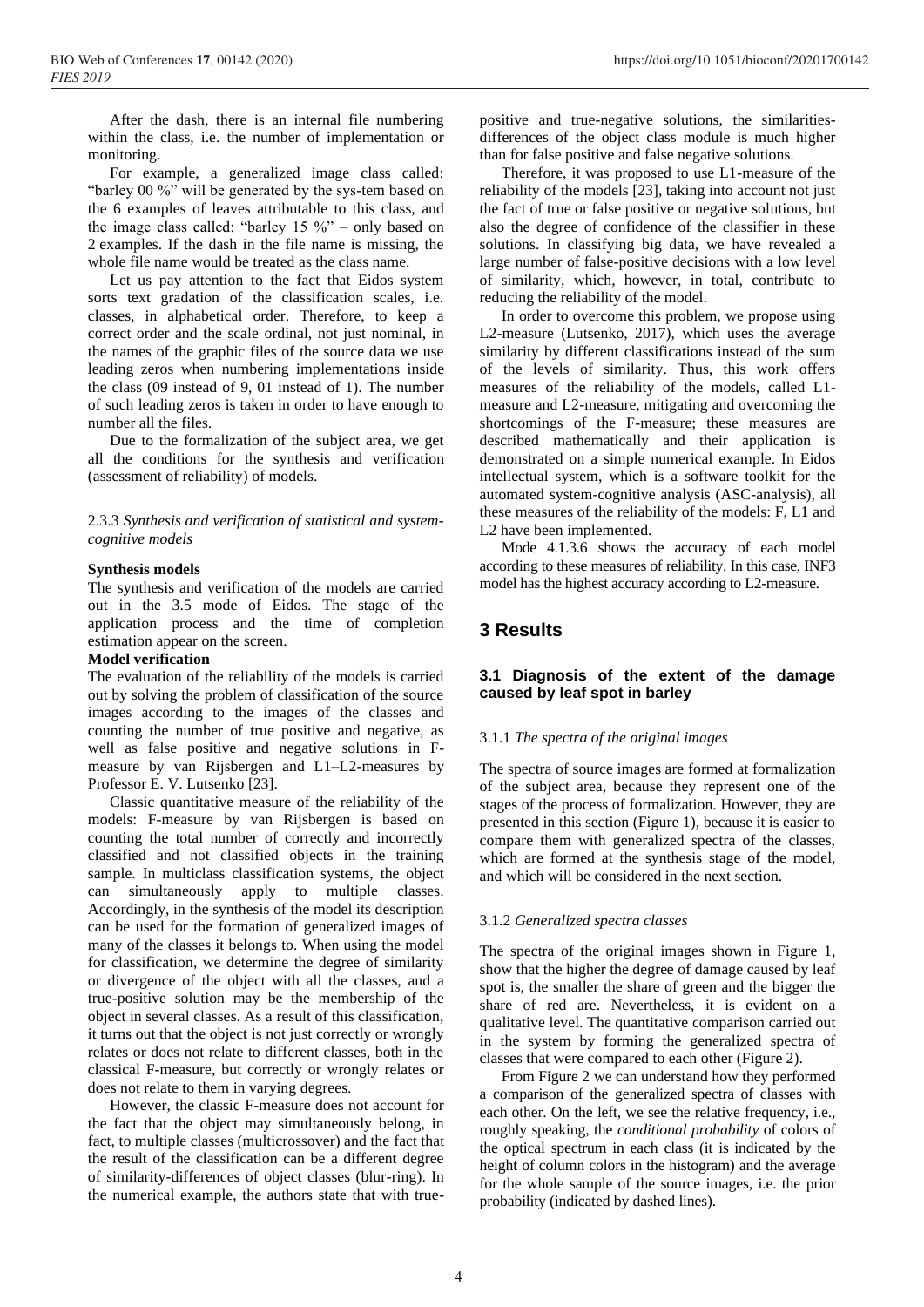

**Fig. 1.** Examples of spectra of original images of barley leaves affected by net blotch in varying degrees



**Fig. 2**. Example of a generalized spectrum of a class of images of barley leaves, with a certain degree of damage caused by leaf spot

It can be easily seen, that in each class some colors are more common than the average for the sample, and some are less common.

The image on the right shows the result of the comparison of the conditional spectrum class with the absolute spectrum of the whole sample. For each color of the spectrum, the result of the comparison includes the sign and the module.

If the probability of the color in the class is higher than the average for the whole sample, we see the corresponding color spectrum in the form of a column greater than zero.

If the probability of the color in the class is lower than the average for the whole sample, we see the corresponding color spectrum in a column below zero.

The module column of each color reflects the degree of difference between the conditional probability of meeting that color in a given class from the unconditional probability of its meeting for the whole sample.

<sup>\*</sup> Corresponding author: prof.lutsenko@gmail.com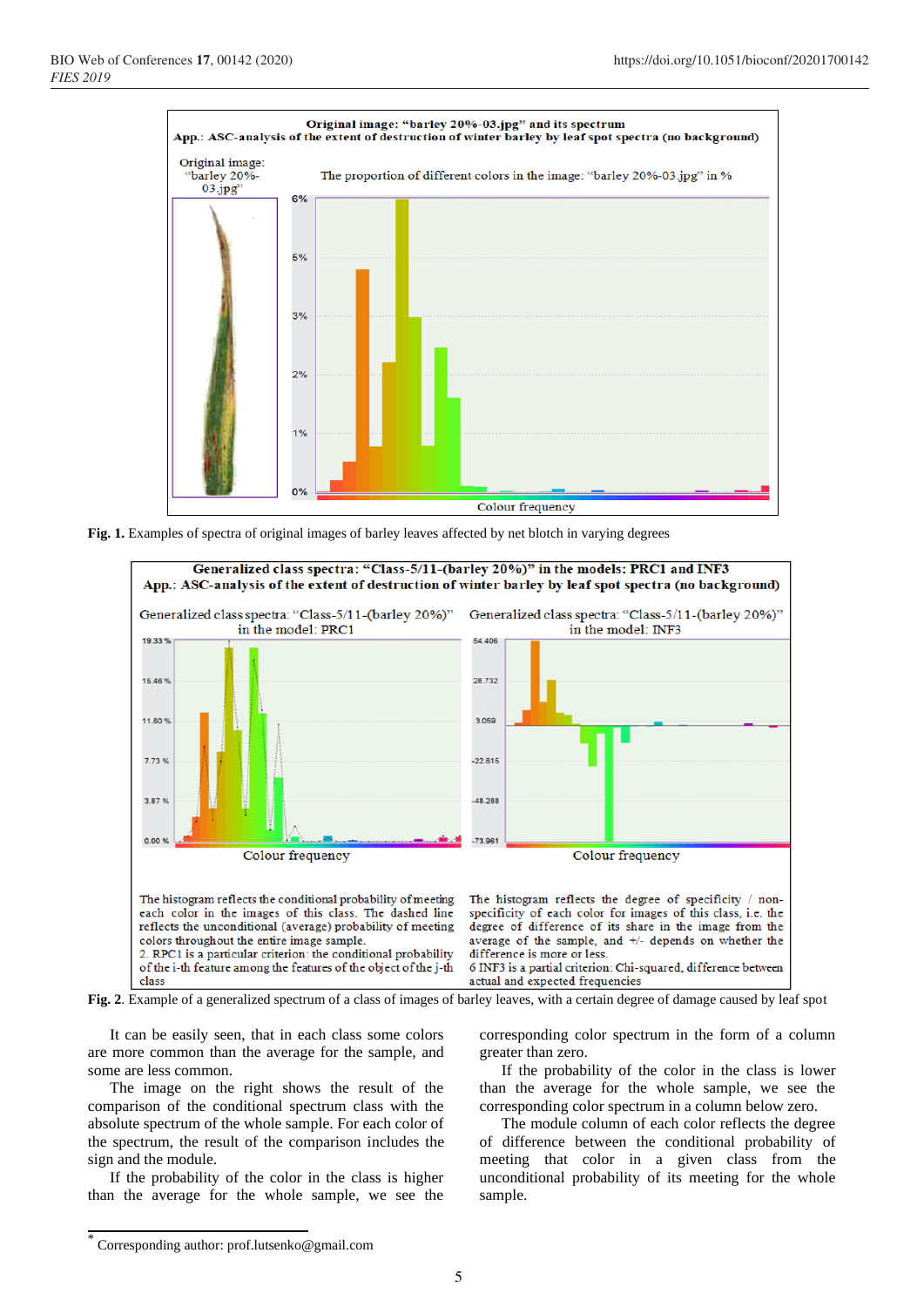Positive colors on the image on the right can be considered typical for this class, and negative ones are not typical, the degree of difference from zero reflects the degree of specificity or non-specificity.

From comparison of the spectra of the generalized classes, we know that the lower the degree of damage caused by leaf spot is, the more typical the green color of the leaves is and the less common red is; the higher the degree of damage is, the higher the specificity of the red color is, and the lower the specificity of the green is.

On the right, we see the data of the color of each spectral range, which tells us about the place of the object with that color in a particular class. If in a given class the conditional probability to find pixels of this color is higher than the unconditional probability of meeting the average for the whole sample, this spectral range is typical for this class, if lower than for the whole sample – that is not typical, if the conditional probability of meeting the pixels in this spectral range is close to the unconditional (average for the whole sample), the detection of the color of a particular image says nothing about belonging or not belonging of the given image to this class.

According to the obtained results, it is clear that the program is clearly delineate the leaves on different percentages of lesions (due to the colors met), yet it determines the probability of meeting the color of the class studied; stores it in the database, after which, you can download tens and hundreds of scanned leaves, and the program would accurately and quickly refer to a particular class of lesions, which greatly accelerates and facilitates the process for researchers.

When there is a large study sample, in the future, it will be possible to create a database for each variety and disease, and to analyze the resilience or susceptibility of the varieties in different agro-climatic conditions in the years of research and even in the races of pathogens.

In essence, this means that the system called "Eidos" to a certain extent computerizes those methods of the analysis which are applied by an expert in Phytopathology and significantly improves the quality of his work and reduces its complexity.

Quantitative estimations of these parameters are based on analytical expressions for individual criteria, based on which, a calculated in Eidos model appears.

#### 3.1.3 *Screen forms with the results of diagnostics*

To perform diagnostics, i.e. for determination of the degree of similarity in specific leaf images with generalized classes according to their spectra, it is necessary to perform routine 4.1.2 in the most reliable INF3 model, which had been made current previously. The diagnostic results can be output in many screen forms and tables that are grouped in the mode 4.1.3. The recognition results output.

3.1.4 *Studying the simulated subject area through the examination of its models*

Eidos system includes many different possibilities for studying the simulated object by examining its model. Naturally, the results of these studies can be considered as the results of the study of the object of modeling to the extent that the model correctly reflects its properties, because it is adequate.

In particular, this includes the following studies: information portraits of the classes; non-local neurons and a neural network; cluster-constructive analysis; automated SWOT-analysis; cognitive function and several others. However, this article not even briefly considers these tools of scientific research in connection with the severe restriction on its volume.

### **3.2 Insights**

3.2.1 *The effectiveness of the proposed solution to the problem (task 4)*

As the analysis of the results of the numerical experiment shows, problem solving proposed and implemented in the system of "Eidos" is quite effective, and it can reasonably claim that the purpose of the work is achieved.

3.2.2 *The limitations and disadvantages of the proposed solution to the problem and the prospects for its development by overcoming these limitations and drawbacks (task 5)*

However, it was discovered that some classes were not related to the clusters they were expected to be.

For example, as it can be seen from the cognitive chart, the class of 30% of the lesions was in the cluster: "Low degree of damage", and classes 15% and 20% were in the cluster: "High degree of damage". The reasons for this are seen in certain incorrectness of the selection of the source data, as well as in its evaluation by experts. To overcome this drawback we recommend:

– To increase the volume of the source data;

– To valuate data using a group of experts;

– To reduce the number of levels in the classification scale;

– To use a specially designed classification scale. However, this is planned to be done in future work.

# **4 Conclusion**

As the result of this work, using Eidos system, we have measured spectra of graphic images of barley leaves of Pavel variety damaged by leaf spot (i.e., we have precisely defined the colors present in the image); we have formed the generalized spectra of classes. We have also compared particular objects to classes according to their spectra. The total amount of information in the colors of the spectrum of a particular object to find if it belongs to the generalized image of the class was calculated.

Thus, the goals and the aim have been achieved, the problem has been solved.